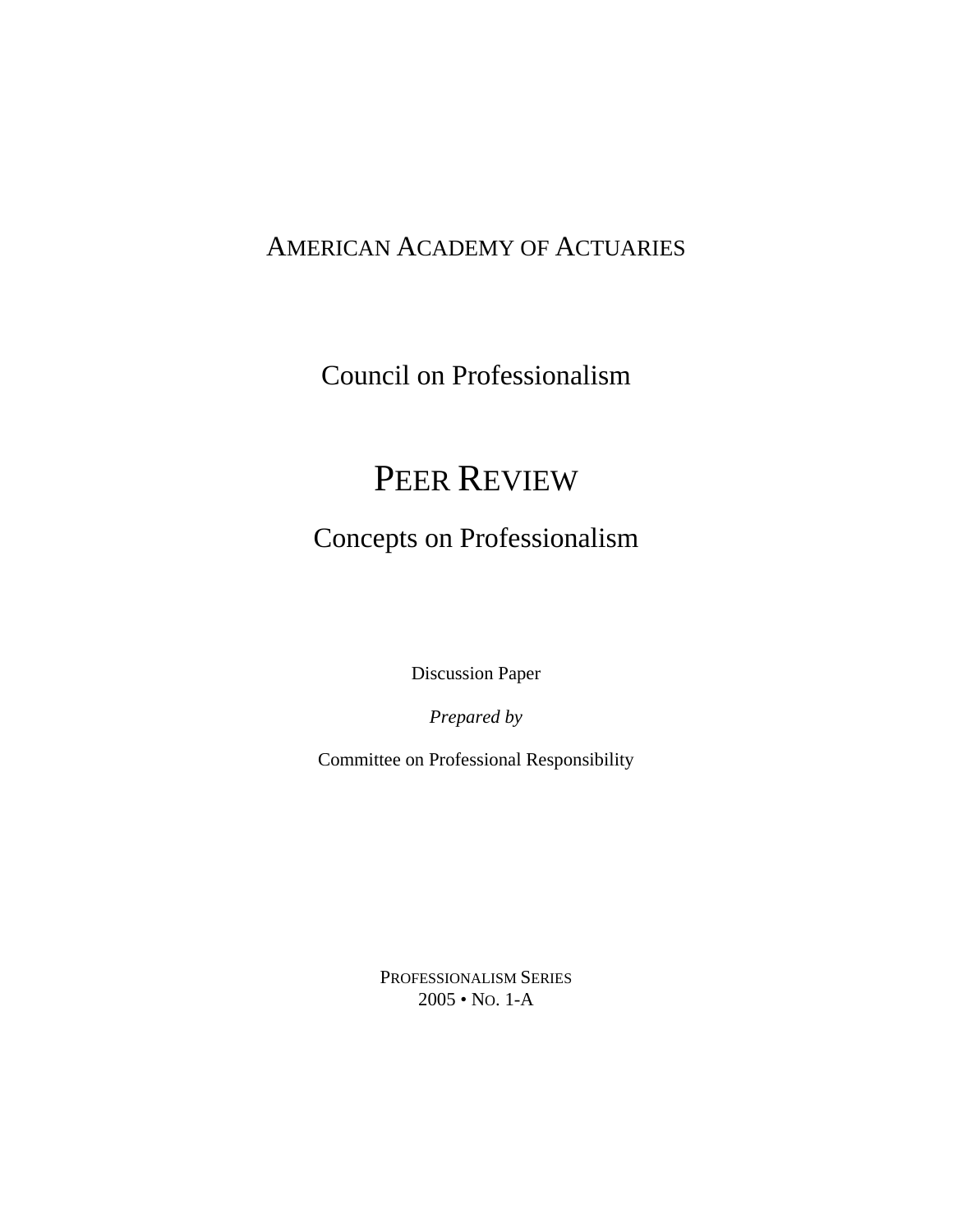# TABLE OF CONTENTS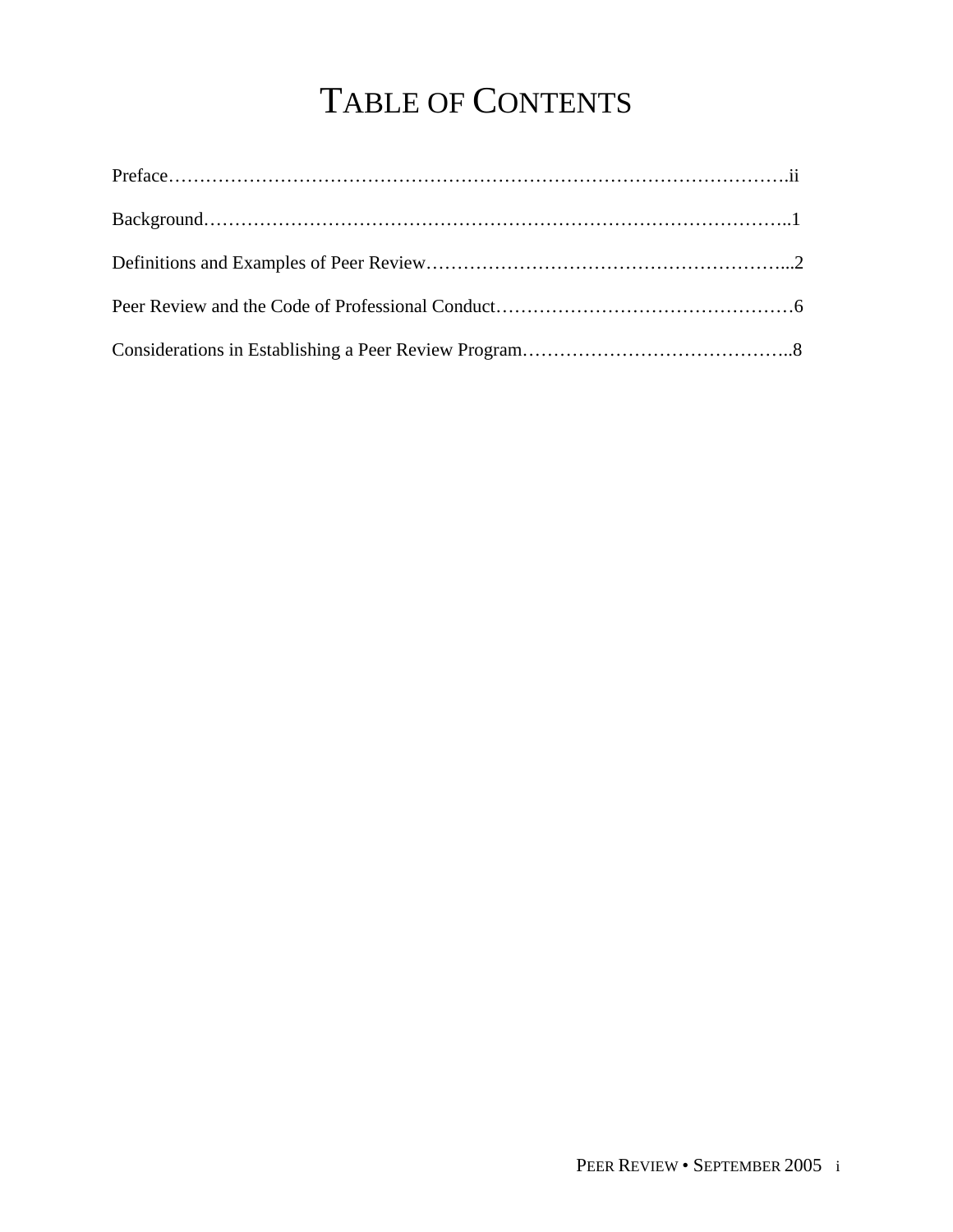### **PREFACE**

This discussion paper was developed by the Committee on Professional Responsibility of the American Academy of Actuaries for discretionary use by actuaries who are interested in establishing, maintaining or enhancing a system of peer review in their professional practice. It replaces an earlier paper of the same title published by a subcommittee of the Committee on Professional Responsibility in 1997.

Peer review is one of a number of processes that actuaries use to produce a high quality work product. This discussion paper provides a description of some common peer review practices to assist actuaries in considering various aspects of peer review and in determining whether voluntary peer review may be beneficial in their practice.

This paper was not promulgated by the Actuarial Standards Board and is not binding upon any actuary. No affirmative obligation to conduct peer review is intended to be imposed on any actuary, nor should such an obligation be inferred from any of the ideas expressed or suggestions made herein. This discussion paper is intended to stand on its own and be freely interpreted.

In considering the use of voluntary peer review, actuaries should be guided by the Code of Professional Conduct. To the extent any conflict exists or could be implied between this paper and the Code of Professional Conduct, the Code prevails. Members, reflecting upon the Code and other professional standards that apply to them, are free to accept or reject any part or the whole of this discussion paper as they choose.

Members are encouraged to share their comments on this paper with the Committee on Professional Responsibility to facilitate improvement in any future releases on this topic. Comments can be submitted to **paper@actuary.org**.

#### AUGUST 2005

*The Committee on Professional Responsibility presents these ideas with the expectation that they will be both useful and thought-provoking and will enhance the actuarial profession's consideration of voluntary peer review. Ultimately, it is the Code of Professional Conduct that governs the responsibilities of actuaries in this area. However, the ideas and suggestions offered in this paper are intended to assist actuaries in applying the Code of Professional Conduct to their individual situations. The Committee believes that expanded discussion of the concepts and suggestions offered in this paper will benefit the profession.*

#### COMMITTEE ON PROFESSIONAL RESPONSIBILITY *Tom Bakos, Chairperson*

| Cara M. Blank     | Carl Shalit       |
|-------------------|-------------------|
| William C. Cutlip | Russell L. Sutter |
| Jeffrey L. Kucera | J. Kevin Watts    |
| Robert E. Orean   | Marc I. Whinston  |
|                   |                   |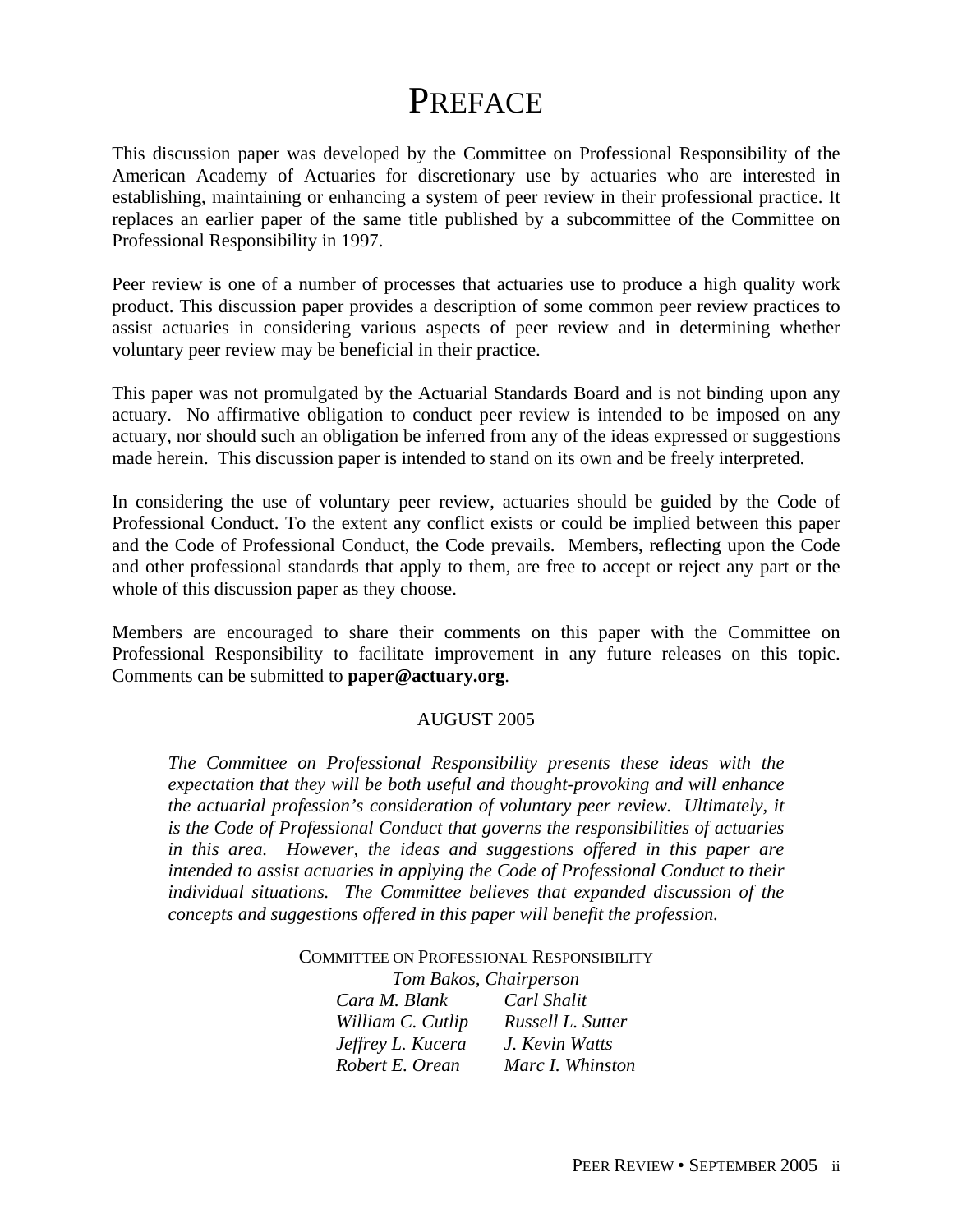### **BACKGROUND**

The actuarial profession is achieving increasing visibility. Ongoing debates on pension and health care reform and recent problems in the insurance industry have focused more attention on actuaries and the work that they do. The profession is faced with a rapidly changing economic environment, increasing regulatory complexities, and more inquiries about various aspects of actuaries' work. One response by the profession to enhance the quality of professional services being provided by its members to their principals and publics was the establishment of professional standards of conduct, practice and qualification. It is expected that an actuary and an actuaries' work product will be measured or evaluated against the Code of Conduct (Code), Actuarial Standards of Practice (ASOPs), and Qualification Standards adopted by the profession. Actuaries can use a number of techniques to conform their conduct and work products to the standards established by the profession. Peer review is one of the techniques that can be used to enhance actuaries' collective and individual professionalism.

In 1997, a subcommittee of the Committee on Professional Responsibility (committee) of the American Academy of Actuaries (Academy) published a paper on peer review. That paper offered non-binding guidance to actuaries on various aspects of peer review, describing various types of peer review, explaining the benefits of peer review and suggesting how an actuary might establish or enhance a peer review program. Since that time, practice has evolved with respect to peer review and, within the Academy, with respect to the publication of discussion papers on professionalism topics, to the point where the committee determined that it would be appropriate to update the paper. This paper replaces the 1997 edition.

This paper is intended to be broadly shared among the membership of the Academy and its sister organizations. In preparing this discussion paper, the committee recognized that there is likely a wide range of experience and opinion within the profession concerning peer review, and that no single approach to peer review is likely to meet the needs of all practicing actuaries. However, the committee believes that actuaries working in all types and areas of professional practice can benefit from reading and considering the concepts and suggestions contained in this paper.

The result of a peer review process can be useful to actuaries in evaluating the quality of their work product and, depending on the circumstances, can be reassuring to the users of those work products as well. While actuaries are strongly encouraged to consider, when appropriate and applicable, peer review as a useful process which can help to enhance the quality of a work product, the U.S. actuarial profession does not require actuaries to specifically obtain peer review of their work products, and the Academy has no plans to establish a formal peer-review program. The committee is asserting only that actuaries have an obligation as prescribed in the Code, the ASOPs and the Qualification Standards to produce work of high quality and that a peer review process is one of a number of techniques to satisfy this obligation. The committee recognizes that peer review may not always be a process that can effectively be applied in all situations.

By sharing the thoughts of several experienced actuaries, the committee encourages each actuary to give appropriate consideration to the concepts and suggestions contained in this paper. Ultimately, however, each actuary must decide whether and how to incorporate a peer review process into his or her professional practice.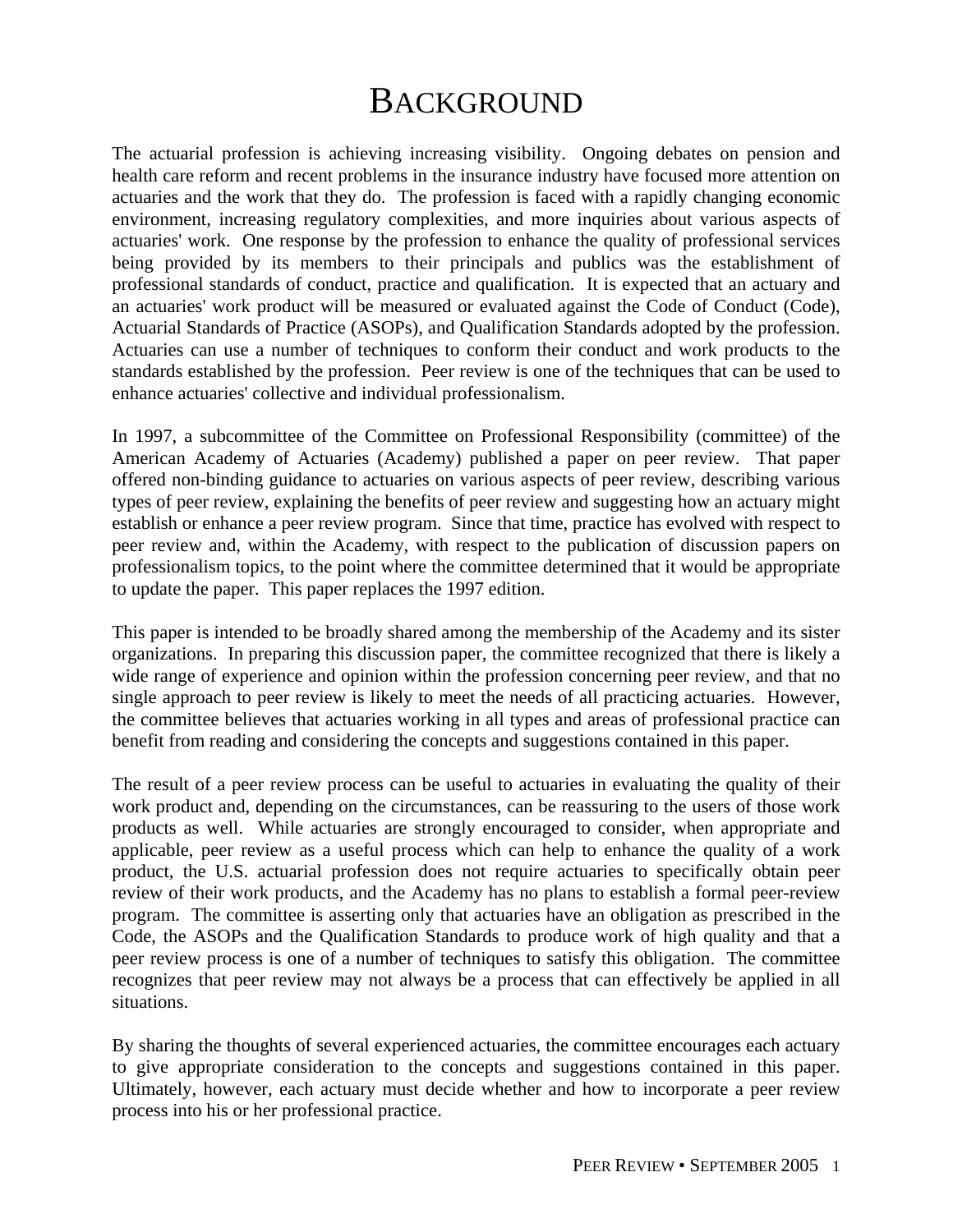## DEFINITIONS AND EXAMPLES OF PEER REVIEW

Peer review may be defined as an evaluation of a professional work product (or one or more portions of a professional work product) conducted by a second, qualified professional who is considered a peer of the preparing actuary.

#### *Examples of Peer Review*

Peer review can take many forms, including:

- Checking some or all of the computations underlying the work product;
- Evaluating the appropriateness of methodologies employed by the actuary who prepared the work product (the preparing actuary);
- Evaluating the selection of assumptions used by the preparing actuary in the underlying work product;
- Considering whether the preparing actuary complied appropriately with professional standards of conduct, practice and qualification;
- Determining whether the preparing actuary's findings and conclusions as set forth in the work product, including any expression of the preparing actuary's opinion, appear to be reasonable and well-supported;
- Considering whether the work product communicates the preparing actuary's findings and conclusions in a manner that is reasonably clear and complete, appears consistent with the level of understanding of the anticipated audience, and contains the appropriate disclosures and caveats.

A peer review process may include one or more of the above items or other similar procedures. All of these forms of peer review may be considered review of the preparing actuary's work product. In these reviews, a peer reviewer's concerns, if any, with the work product normally would be discussed with the preparing actuary, who would then determine whether and how to revise the work product to address the peer reviewer's observations.

Typically, then, as described above peer review is a process applied to an earlier draft of the final work product that is ultimately released by the preparing actuary to a user. The reviewing actuary's comments, if any, may or may not have caused the preparing actuary to make changes to the earlier draft work product before release. In addition, changes to the earlier draft may be made by the preparing actuary for reasons not related to the peer reviewer's comments. However, whether or not changes were made as a result of a peer review process, for other reasons, or not at all, it is usually reasonable to consider the final work product to have received some benefit from undergoing a peer review process. Given the preparing actuary's ultimate control over the final work product, the preparing actuary is normally expected to accept full responsibility under the Code, the ASOPs, and the Qualification Standards for a work product whether or not it has undergone a peer review process.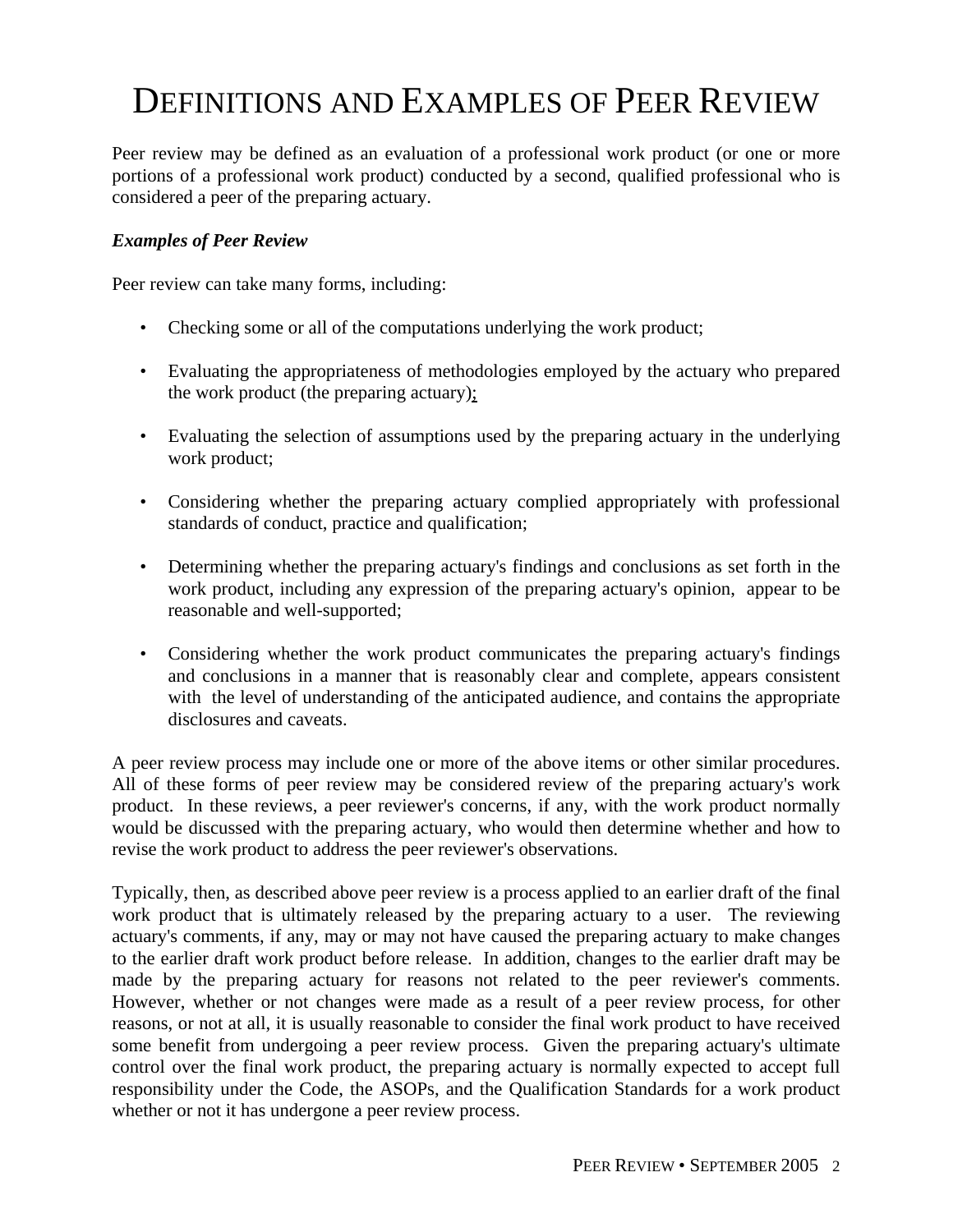A broader approach to peer review might also include reviews of the preparing actuary's office procedures or business practices, for example:

- Reviewing the preparing actuary's work proposals to confirm whether the proposed assignments are defined with reasonable clarity and completeness, including appropriate disclosures and caveats;
- Reviewing the preparing actuary's business procedures, for example, file maintenance, documentation, work planning, and adherence to initially-established budgets and time frames;
- Evaluating the effectiveness of the preparing actuary's peer review program, if any.

This discussion paper focuses primarily on the types of peer review exemplified by the first set of bulleted items above, that is, the review of the preparing actuary's specific work product rather than a general review of office procedures or business practices.

#### *Timing of Peer Review*

Peer review may take place prior to the release of the work product to its intended user(s), or subsequent to its release, or both. For example, a preparing actuary might arrange for peer review of an early draft actuarial report before finalizing it and submitting it to a client. This same report might also be included as part of a subsequent review of the preparing actuary's office procedures.

Pre-release peer review may also be conducted in steps, concurrent with the progress of the work product. For example, the preparing actuary might seek peer review of selected methods and assumptions, or checking of calculations as work progresses. A preparing actuary who utilized a step approach to peer review might also choose to involve a completed early draft work product in a final, complete peer review process before completing a final work product version for release to the user.

Both the step approach and complete early draft work product approach to peer review can create timing issues. Under the step approach, the time needed to complete the peer review of one step may cause a delay in proceeding with a subsequent step. Conversely, the finished early draft work product approach may result in a very short period at the end of the project for peer review to take place. Maintaining the product delivery schedule can be problematic if the peer review generates concerns which, in the preparing actuary's judgment, make it advisable to do a great deal of revision in producing the final work product prior to release to the user.

Ultimately, actuaries take differing approaches on making a decision whether or not to utilize a peer review process. This decision may be affected by scheduling issues, availability of a qualified peer reviewer within the time constraints imposed by work schedules, personal preferences, any peer review policies adopted by their companies, and consideration of factors such as those described later in this discussion paper. When a peer review process is not a viable option, another method more appropriate to the situation can often be applied to support a high quality work product. For example, reliance on methodologies established for earlier similar work products or the application of standards or check lists developed within a firm for work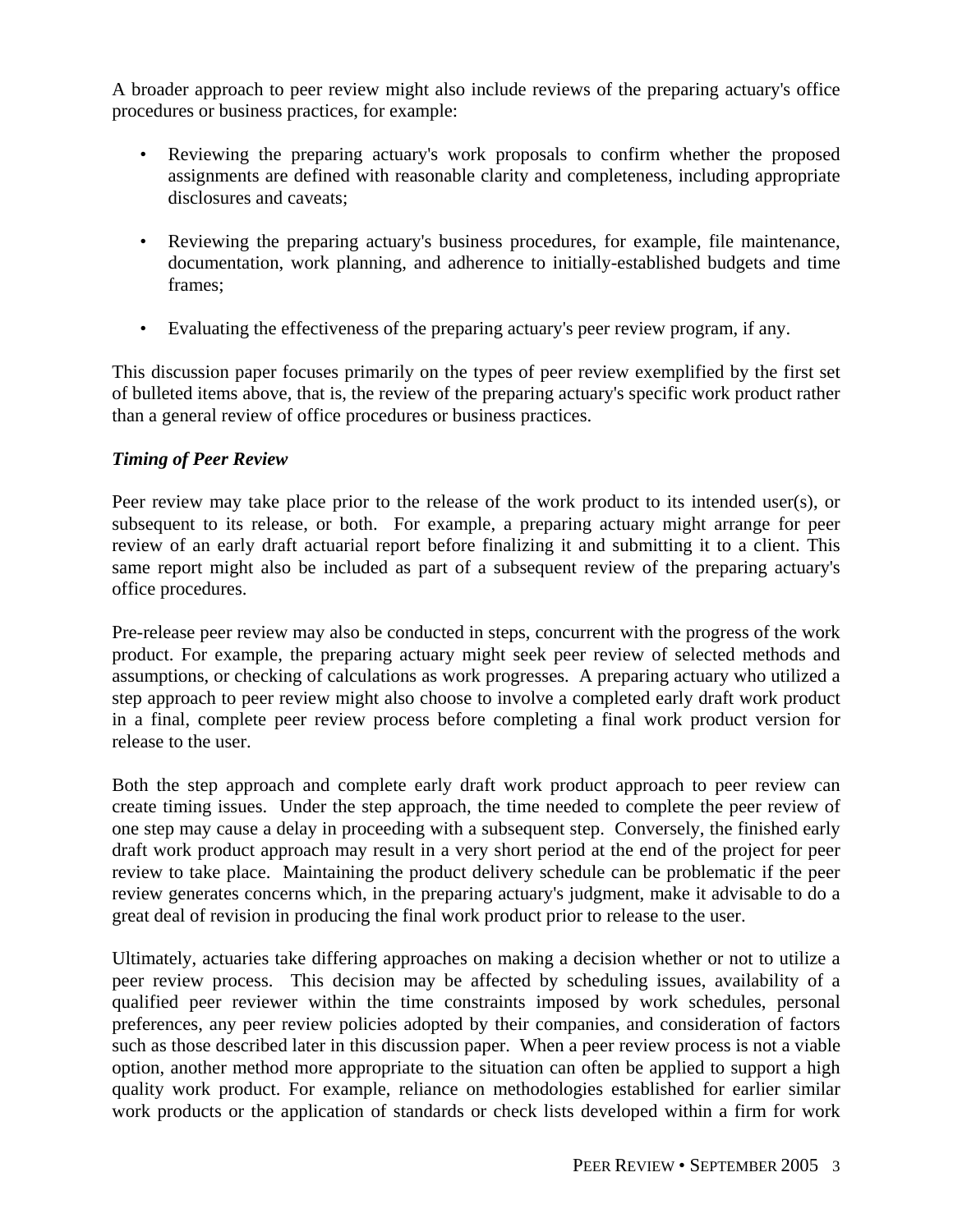products of the type being done may satisfy a need to confirm the high quality of a work product if peer review prior to the release of the work product is not feasible or practical.

Post-release peer review may be less commonly used by actuaries, but it can have benefits. Depending on the circumstances, it is sometimes possible for post release modifications in a work product to be communicated to the intended user(s) of the work product in time to be of value. In addition, feedback from post-release peer review may suggest ways that the preparing actuary could improve subsequent work products or business procedures, including any peer review process that the preparing actuary may have used in the past.

#### *Identifying the Peer Reviewer*

One question that can arise when peer review is contemplated is who will serve as the peer reviewer. In theory, one would normally look for three traits in a peer reviewer.

- Independence from the work product being reviewed, that is, someone not otherwise involved in the preparation of the work product and, therefore, in a position to offer an unbiased assessment, free of financial or other interest in the content of the work product.
- Expertise, that is, someone sufficiently proficient in the issues and areas addressed in the work product to offer a competent review.
- Independence from the preparing actuary, that is, someone who is neither a supervisor who might have too much influence over the development of the final work product nor a subordinate who might have too little.

As a practical matter, it is often difficult to find a peer reviewer with all three of the traits described above. Potentially, any co-worker of the preparing actuary might have some interest in the work product or a relationship with the preparing actuary that would make perfectly neutral review not possible. In addition, a large project in a very specialized field could require all of the actuaries expert in that field to participate in its preparation, making it necessary for one or more of the preparing actuaries to also serve as peer reviewer.

When selecting a peer reviewer, the preparing actuary may choose to consider how independent and skilled possible candidates are, striking an appropriate balance to attain the desired level and type of review that, in the preparing actuary's professional opinion, will provide useful support to the preparing actuary in completing the final work product version released to the user.

#### *Related Concepts*

Other forms of review, potentially valuable to preparing actuaries, probably fall outside the definition of "peer review" and would not, generally, be considered to be part of a peer review process. For example, informal discussions with colleagues while work is progressing may be valuable, but it would be difficult to consider them to be part of a formal peer review process. One reason for this is that "peer review" is usually a deliberate process in which all participating parties (including the preparing actuary and peer reviewers) acknowledge their roles and understand that they are part of a peer review process. In particular, peer reviewers are usually prudent to evaluate their qualifications to participate in a peer review process prior to any such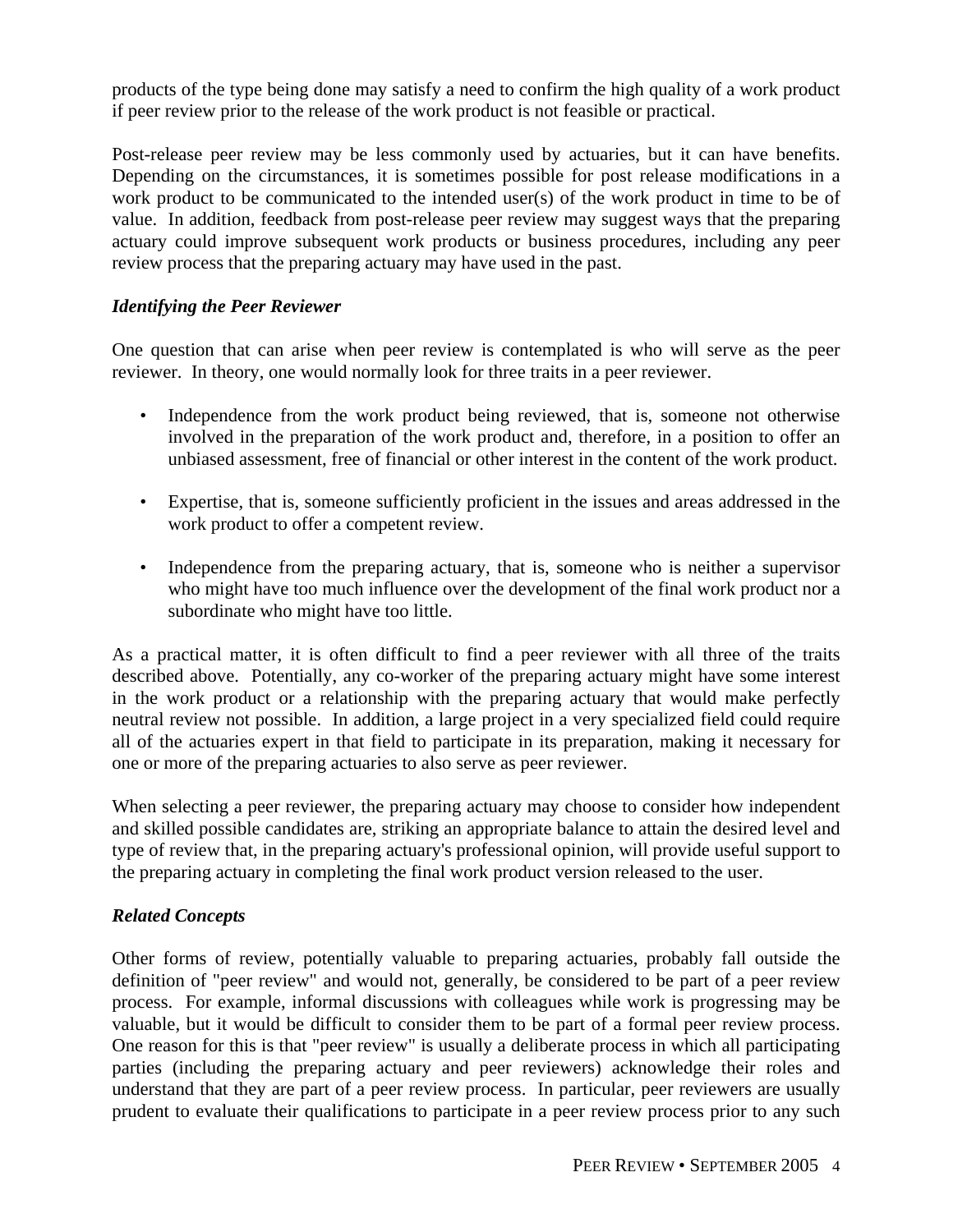participation and preparing actuaries are usually prudent to evaluate a potential peer reviewer's independence before commencing the peer review.

Proof-reading, editorial, or even legal review have the potential to improve the quality of a preparing actuary's work product, but typically would not be considered peer review, in part because such review need not necessarily be performed by a "peer" of the preparing actuary. In addition, such review is, typically, not considered to be on subjects unique to actuarial work.

Similarly, teaching of actuarial concepts, training in office procedures, managerial oversight and general mentoring can be invaluable to actuaries, but are usually general enough that they would not normally be considered "peer review" as we have focused on it in this discussion paper. In addition, following work procedures or a work plan established by others or applying a check list so that a comprehensive approach is taken in a work project would not normally be considered "peer review." In addition to being general in nature, all of these utilize the knowledge or experience of others conveyed *before* work project is even begun. Peer review is a term reserved in this discussion paper for a review process applied to a specific work product or portion of a specific work product that has, to some extent, been completed in draft form at the time of the review.

The seeking of a second opinion, likewise, would not necessarily be the same as peer review. A second opinion for the purposes of this discussion paper is defined as a review, analysis, or report prepared by a second professional independently retained by a principal. Even though the second actuary may have been specifically engaged by the principal to review the work product of a first actuary, the characteristics of such an engagement are distinct enough that a different name, second opinion, be applied to it. A second opinion, even though it may provide similar assurances to a work product user, is distinct from a peer review because the second actuary is retained by the principal directly and is, therefore, known by the principal and has an direct obligation under the Code, ASOPs, and Qualification Standards to the principal for the quality of the work product provided.

Theoretically, a second opinion need not involve any discourse between the first and second actuary prior to the completion of the second opinion which is, typically, a formal document. Peer review processes would typically involve significant communication between the first and second actuary. In addition, a peer review is primarily done for the benefit of the preparing actuary as a method to assess the quality of the preparing actuary's work product. By contrast, a second opinion is rarely initiated primarily to benefit the first preparing actuary, although the first preparing actuary may benefit from the second opinion.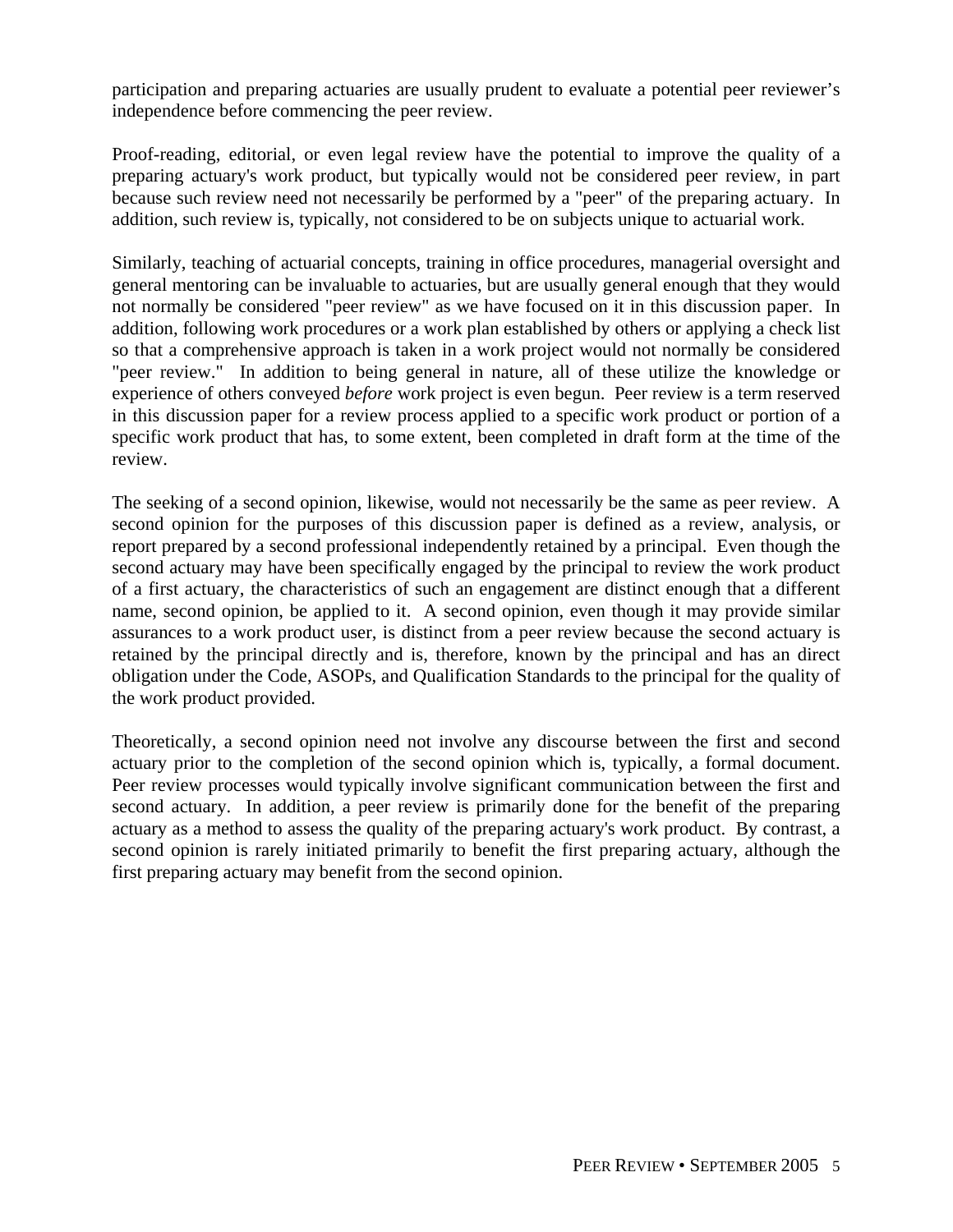## PEER REVIEW AND THE CODE OF PROFESSIONAL CONDUCT

The Code of Professional Conduct (Code) of the Academy does not require Academy members to obtain peer review of their work products. However, peer review can be one of a number of useful techniques a preparing actuary can use to address compliance with the Code. It is important to recognize that whether a peer review process or some other process is used, the preparing actuary bears full responsibility for his or her work product relative to compliance with the Code.

Annotation 1-1 to Precept 1 of the Code provides, "[a]n Actuary shall perform Actuarial Services with skill and care." By having a second qualified professional review a work product prior to its release to its intended user(s), a preparing actuary arguably may reduce the likelihood that significant errors or omissions in a final work product released to a user will be found, increasing the likelihood that the final work product will have been prepared with skill and care. Peer review does not substitute for skilled and careful work on the part of the preparing actuary, but it may be a tool considered by the preparing actuary to be part of the exercise of skill and care in completing a work assignment in compliance with this portion of the Code. It should be noted that peer reviewers will also be bound by this requirement and, therefore, are required by the Code to perform their peer reviews in compliance with Precept 1. Thus, it is usually important for peer reviewers to understand that they are part of a peer review process so that they recognize the need for such care and diligence.

Precept 4 of the Code states, "[a]n Actuary who issues an Actuarial Communication shall take appropriate steps to ensure that the Actuarial Communication is clear and appropriate to the circumstances and its intended audience and satisfies applicable standards of practice." As noted above, peer review can include consideration of whether standards of practice have been appropriately complied with and whether the work product appropriately communicates the preparing actuary's findings, conclusions, and opinions if any. Peer review can identify the use of technical jargon, identify unanswered questions and call the preparing actuary's attention to language in the work product that might be less clear to the intended user(s) than it was to the preparing actuary.

Annotation 8-1 to Precept 8 of the Code states, "[t]he Actuary . . . should therefore take reasonable steps to present the Communication clearly and fairly . . . ." As noted in the discussion of Precept 4 above, a peer review process can be used to enhance the clarity of a preparing actuary's final work product released to a user, because the peer reviewer may be able to identify to the preparing actuary statements in an early draft of the work product that appear to the peer reviewer to be ambiguous or reasonably subject to a different interpretation than the preparing actuary may have intended. Thus, a peer review process may increase the likelihood that the final work product released to the user will be less likely to be misinterpreted or misused by the intended user(s).

Annotation 10-1 to Precept 10 of the Code provides, "[d]ifferences of opinion among actuaries may arise, particularly in choices of assumptions and methods. Discussions of such differences between an Actuary and another actuary, or in observations made by an Actuary to a Principal on the work of another actuary, should be conducted objectively and with courtesy and respect."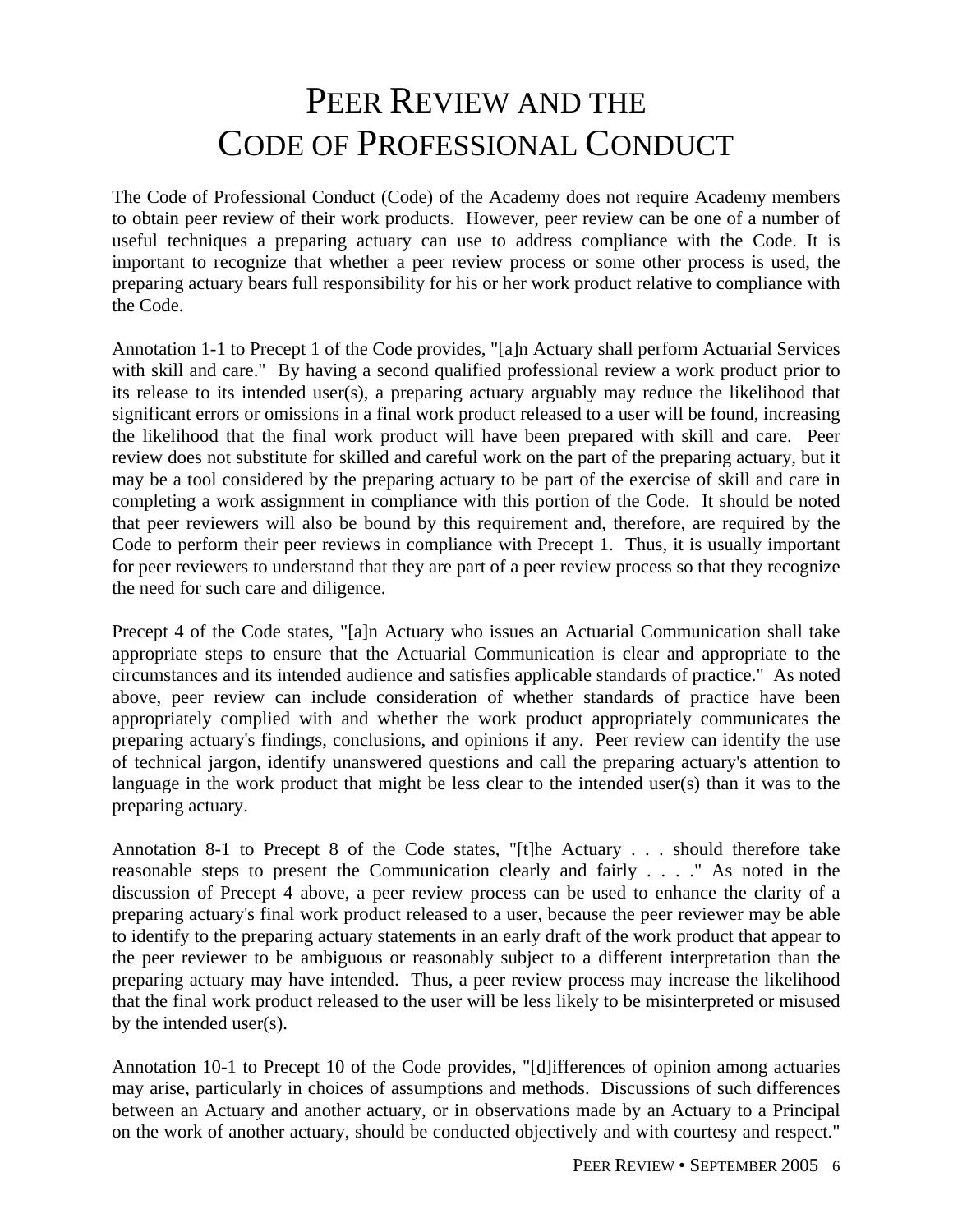Peer review may include discussions regarding the appropriateness of the assumptions and methods selected by the preparing actuary.

Discussions with the peer reviewer prior to the release of the work product may help the preparing actuary to:

- become accustomed to such discussions;
- prepare for such discussions when they are initiated by a third party;
- anticipate potential criticisms of the work product when it is being developed, and adjust for those potential criticisms as appropriate before release of the work product to the user; and
- respond more positively if the work product is challenged or criticized by a third party, handling the third party's observations in a courteous and professional manner.

Precept 13 of the Code deals with the responsibility of actuaries to resolve other actuaries apparent material violations of the Code or, if such resolution does not occur, to report an apparent material violation of the Code to the appropriate counseling and discipline body of the profession (in the United States, the Actuarial Board for Counseling and Discipline (ABCD)). Peer review can offer an excellent opportunity for the preparing actuary and the peer reviewer to discuss differences of opinion regarding their respective compliance with the Code, and to resolve those differences without recourse to the ABCD. However, if such discussions are unsuccessful, the preparing actuary, peer reviewer or both may look to the ABCD as a means to resolve differences of opinion. Actuaries with questions about apparent, unresolved breaches of the Code that surface during the peer review process may wish to consult the ABCD for confidential counseling on how to resolve such breaches.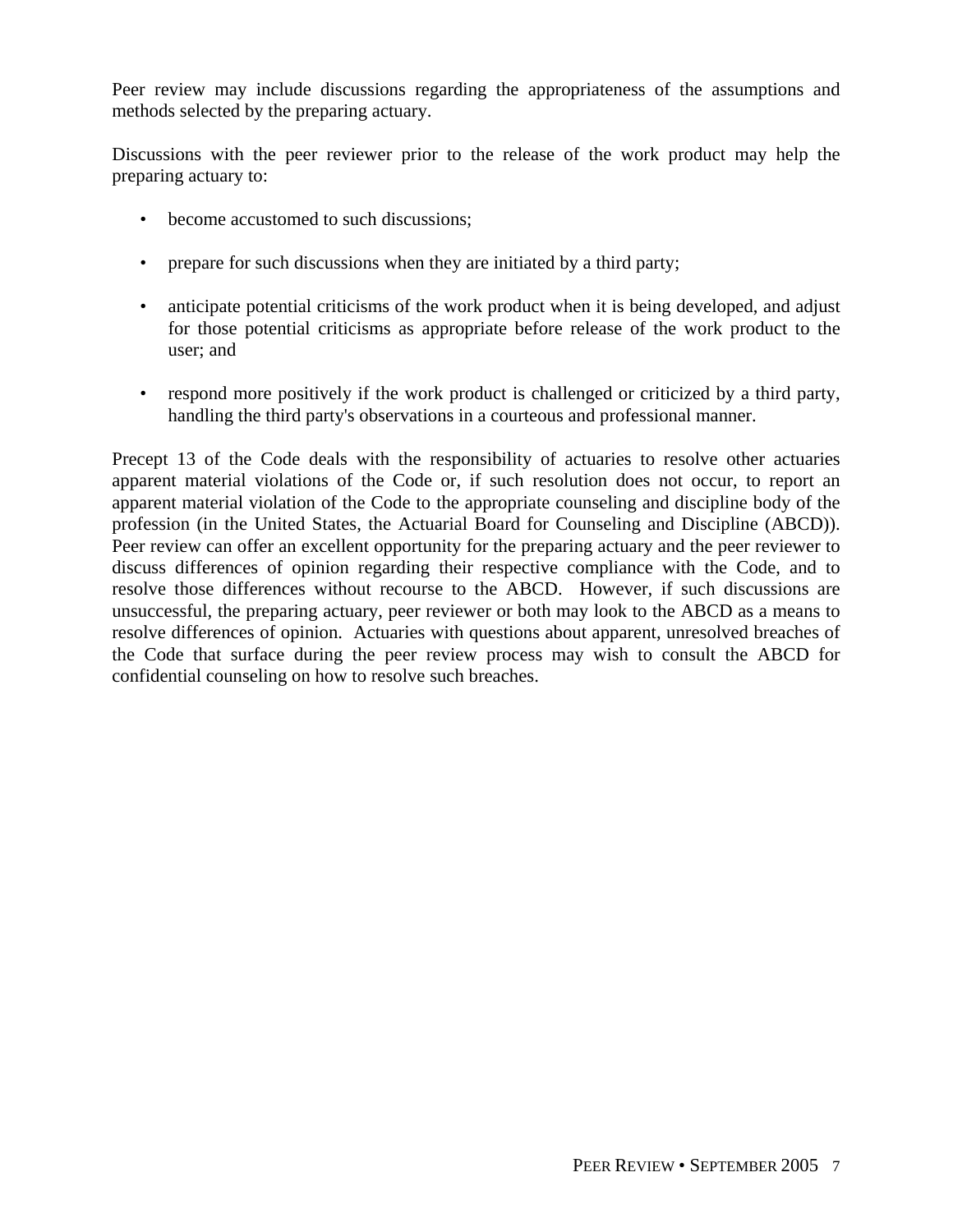## CONSIDERATIONS IN ESTABLISHING A PEER REVIEW PROGRAM

Beyond the application of the Code, an actuary may choose to consider other factors before establishing a peer review program within an actuarial unit, consulting firm, or company. Some of these factors are discussed below.

#### *Costs of a Peer Review Program*

One potential drawback of peer review is that it can add to the cost of completing a work product. The additional cost typically includes the human resources utilized in the peer review process (which may have a direct out-of-pocket cost or an indirect opportunity cost to the preparing actuary or the user(s) of the work product). There can also be a second, less tangible cost associated with a peer review program. Peer review can delay the completion of a work product to varying extents, and the delay can have financial implications for the preparing actuary or the user(s) of the work product. Actuaries typically weigh the costs of peer review against its benefits in various situations.

#### *Availability of a Peer Reviewer*

An opportunity for peer review may not be readily available to all preparing actuaries. An actuary who is a sole practitioner within an organization faces an obvious hurdle in implementing a peer review process for evaluating work products prior to release in that organization. Similarly, a self-employed consulting actuary may not have ready access to peers who could review the consulting actuary's work products. Further, some work products may be based on specialized knowledge or may involve work in new, emerging areas of actuarial practice that a true "peer" who shares the specialized knowledge or involvement in the emerging area of practice of the preparing actuary may not be readily accessible to perform a review.

These potential problems do not necessarily prevent peer review. However, they will probably create a need to tailor the type of peer review that a preparing actuary seeks to the specific situation. For example, a sole practitioner or self employed actuary might seek peer review on techniques and methodologies typically employed in the actuary's area of practice, rather than more specific review of each work product. Sole practitioners or self employed actuaries working in the same area of practice may agree to peer review each other's work on some basis. For example, such actuaries engaged in rather narrow areas of practice may agree to peer review typical examples of each other's work product post-release as a means to enhance ongoing quality.

#### *Alternatives to Peer Review*

In the absence of ready access to a qualified peer reviewer other methods to support quality in a work product can be used. General discussions with colleagues, though not peer review *per se*, can provide valuable insights on concepts and methodologies commonly used by the preparing actuary that can be applied in specific assignments. Less directed input may not cover all aspects of a specific work product, but could address broader issues involving reasonableness of results and clarity of the preparing actuary's communications.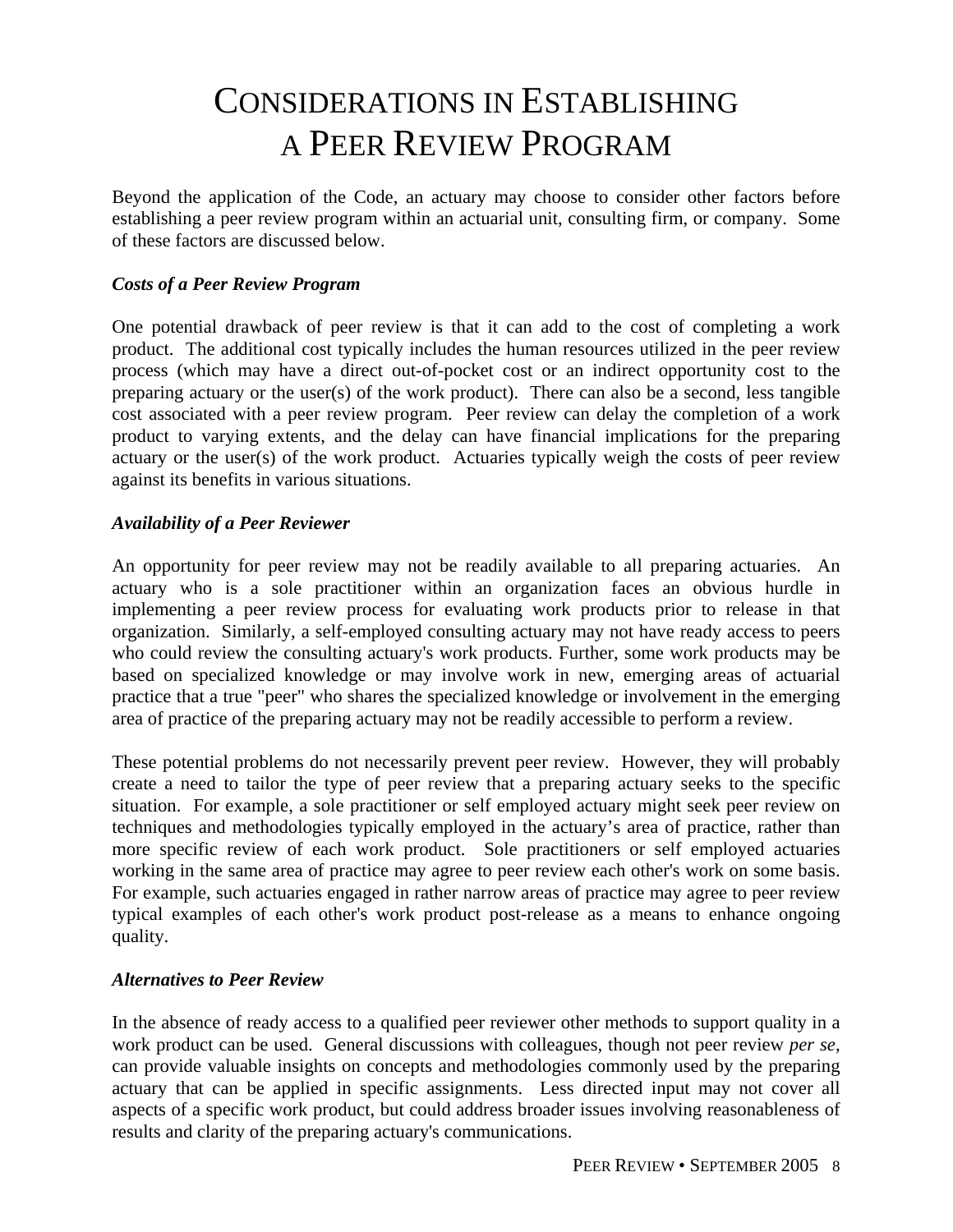Alternatively, by keeping abreast of the latest developments in the actuary's area of practice as reported by other actuaries in professional publications, at professional meetings or in seminars, for example, the sole practitioner or self employed actuary may have confidence that the methodology used to complete a particular work product is reasonable and appropriate.

In addition, a sole practitioner or self employed actuary can review his or her own work product after a period of time has elapsed and, in a sense, become his or her own peer reviewer. That is, a fresh review of a work product by the preparing actuary after the reasons for the initial choices made and memories of intentions have faded may either confirm the quality of the original work product or indicate areas where it might be beneficial to consider changes in future similar work.

#### *Other Benefits of a Peer Review Program*

As described above, peer review can assist a preparing actuary to comply with the Code; this may be considered a potential benefit of a peer review program. However, peer review can have other benefits as well.

The general goal of peer review is usually to enhance the quality of the preparing actuary's final work product released to a user. A high quality work product can have long-term financial benefits, such as additional opportunities to provide professional services or increased compensation for future work products. Establishment of a peer review program may also reduce the preparing actuary's costs for professional liability insurance, because insurers may view a peer review program as having the potential to decrease material errors or omissions in the preparing actuary's final work product released to a user.

In addition, although preparing actuaries are expected to be qualified to undertake the projects they involve themselves in and peer reviewing actuaries are expected to be qualified for the peer review assignments they take on, involvement in either role will likely tend to either improve or solidify an actuary's knowledge and understanding of a particular area of practice. In this sense, participation in a peer review process may result in a sharing of knowledge and can be an educational opportunity.

Another potential benefit is that an actuary who has had prior experience in a peer review process can apply the tools and training acquired from that prior experience to enhance the quality of future work products. This prior experience can be acquired either because the actuary's work product had been the subject of prior peer review or because the actuary has had experience as a peer reviewer. Such experience can attune an actuary to methods or applications used in a work product or ways of presenting information in a work product that require special attention prior to finalization and release of the work product to a user.

#### *Determining the Appropriate Level of Peer Review*

The level of, and approach to, peer review taken by a preparing actuary may vary based on the complexity of the work product and the circumstances underlying the assignment. The preparing actuary may be confident in the quality of a work product because, for example, it is similar to other work products routinely produced by the actuary, or the work product is relatively straightforward. In this case the preparing actuary may seek a less comprehensive peer review or none at all. On the other hand, if the work product is particularly complex or non-routine and,